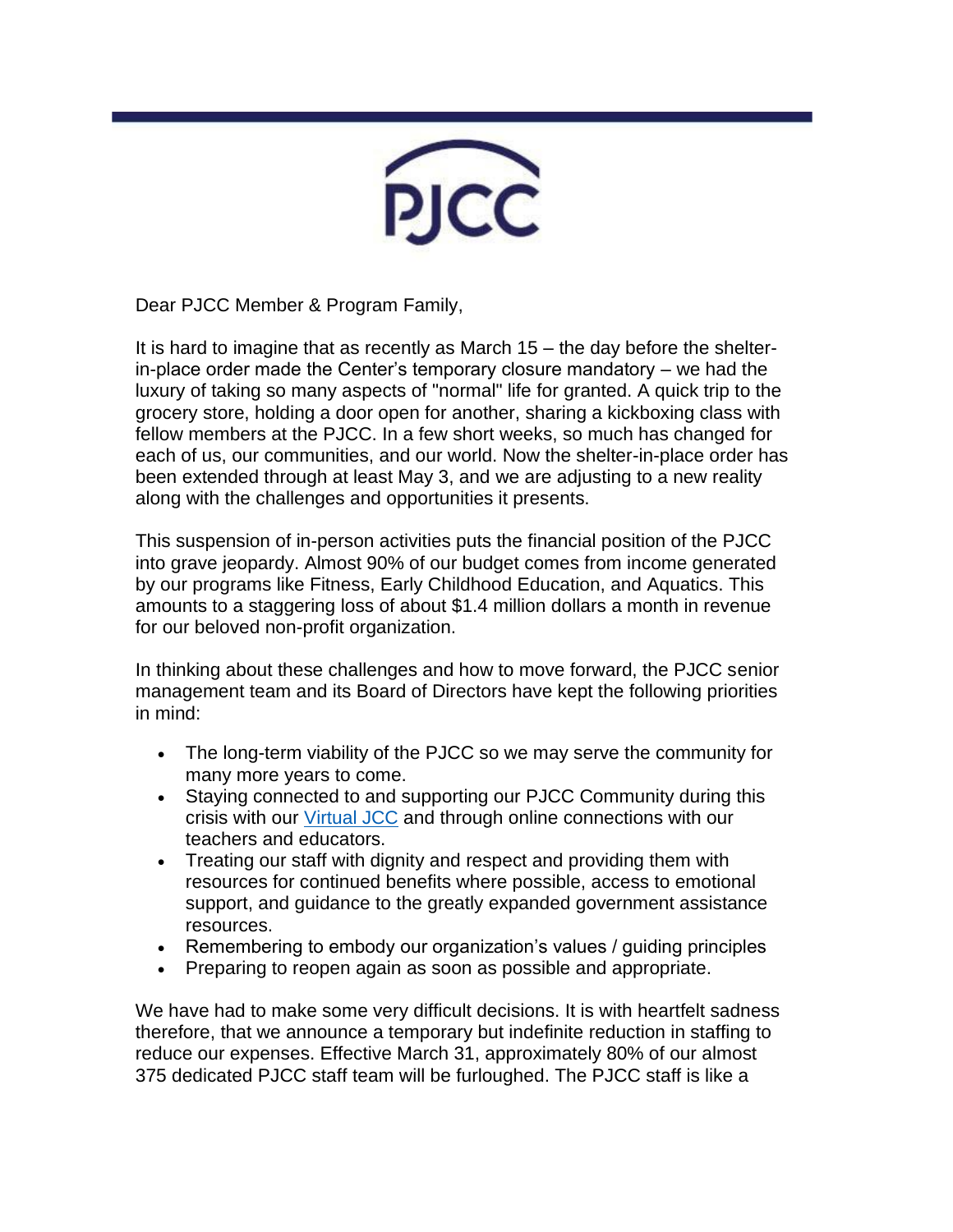family and we are committed to supporting our employees as much as possible. Despite the closure, all employees were paid in full in March and we will continue health insurance coverage for benefitted staff for April and for as long as feasible. Fortunately, furloughed staff are eligible for the greatly enhanced unemployment benefits during this crisis. And it is our intention to welcome them back to work at the PJCC as soon as feasible. A portion of our staff will continue working, many at significantly reduced hours, in order to maintain the PJCC's readiness to reopen and to maintain a connection to the audiences we serve.

## **For the month of April 1, you will not be charged any membership dues or tuition by the PJCC, unless you have already graciously told us to do so. To freeze your membership, you do not need to do anything.**

**But we do need your support now!** If you want to support staff, including employees on furlough whose health care we are covering, you can click on the links below:

- **[Choose to keep your membership active as a tax-deductible](mailto:memberservices@pjcc.org?subject=Keep%20My%20Membership%20Active%20in%20Support%20of%20Staff)  [donation](mailto:memberservices@pjcc.org?subject=Keep%20My%20Membership%20Active%20in%20Support%20of%20Staff)**
- **[Make a donation of any denomination](https://pjcc.acemlna.com/lt.php?notrack=1¬rack=1&s=bad97c655476f96a390a72c05a742011&i=172A381A60A1246)**

If you have contributed already – hundreds of you already have – you have my deepest gratitude!

Now more than ever, the PJCC community needs your help. I know you care about the people who are the PJCC – from Bob and Karen in security and all the people that serve at the welcome center, to our fitness trainers, group exercise instructors, and swim instructors. Our teachers in Preschool and Treehouse at the J are beloved by the families they serve. Our Cultural Arts and Adult programming, along with Jewish Life programs led by Rabbi Lavey and Jeni, are the Center's soul.

We will keep serving you! [Virtual PJCC](https://pjcc.acemlna.com/lt.php?notrack=1¬rack=1&s=bad97c655476f96a390a72c05a742011&i=172A381A60A1260) programming will continue with daily online fitness classes, weekly Jewish and Youth and Family offerings. We will host our very first Community Seder via Zoom on Thursday, April at 9 at 5:00 pm. Our Beged Kefet Hebrew classes and select adult programming will continue online. Our Get Up and Go elder care transportation continues to drive our beloved seniors to their critical medical appointments and to help them obtain groceries or meals. Additionally, we are in touch with our senior members at least once a week to ensure they are safe, well, and not feeling frightened or depressed in isolation. To maintain online connections, we will retain a teacher for each of our wonderful preschool and Treehouse classrooms. And we're looking for more opportunities to be there for our